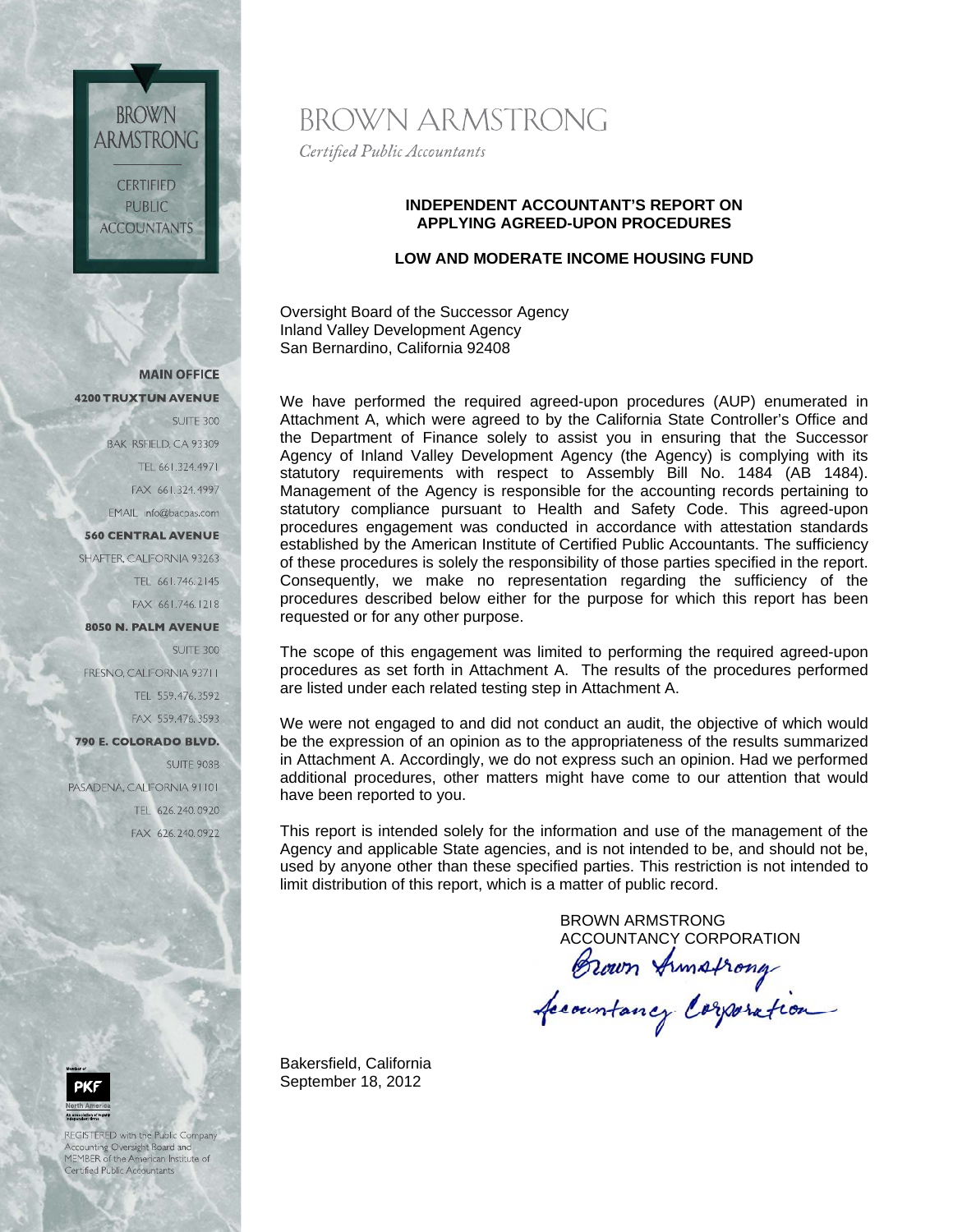### **ATTACHMENT A**

### **List of Procedures for Due Diligence Review**

### **General information regarding these procedures:**

- 1. The procedures associated with Sections 34179.5(c)(1) through 34179.5(c)(3) and Sections 34179.5(c)(5) through 34179.5(c)(6) are to be applied separately to (a) the Low and Moderate Income Housing Fund of the Successor Agency and to (b) all other funds of the Successor Agency combined (excluding the Low and Moderate Income Housing Fund).
- 2. The due date for the report associated with the Low and Moderate Income Housing Fund is October 1, 2012.
- 3. The due date for the report associated with all other funds of the Successor Agency combined (excluding the Low and Moderate Income Housing Fund) is December 15, 2012.
- 4. Because the procedures required by Section 34179.5(c)(4) pertain to the Successor Agency as a whole, these procedures should be addressed in the report that is due on December 15, 2012.

Fiscal year references below refer to fiscal years ending on June 30. This language should be modified for those agencies that have a different fiscal year-end.

For purposes of the procedures below and the related exhibits, the amount of the assets presented should be based upon accounting principles generally accepted in the United States of America (GAAP), unless otherwise noted.

To the extent the procedures listed below are duplicative to the agreed-upon procedures that were performed pursuant to Health and Safety Code (HSC) 34182 (a)(1), it is acceptable to obtain and use information from the HSC 34182 (a)(1) procedures for purposes of this due diligence review without having to re-perform the procedures. When this is done, the due diligence report should refer to the report that was issued for the agreed-upon procedures performed under HSC 34182 (a)(1).

Certain assets may qualify as a deduction under more than one category of deduction. In such cases, care should be taken to ensure that such assets have been included as a deduction in the summary schedule only once.

### **Citation:**

*34179.5(c)(1) The dollar value of assets transferred from the former redevelopment agency to the successor agency on or about February 1, 2012.* 

### **Suggested Procedure(s):**

1. Obtain from the Successor Agency a listing of all assets that were transferred from the former redevelopment agency to the Successor Agency on February 1, 2012. Agree the amounts on this listing to account balances established in the accounting records of the Successor Agency. Identify in the Agreed-Upon Procedures (AUP) report the amount of the assets transferred to the Successor Agency as of that date.

### Result:

We noted the following exception:

A) On January 25, 2012, the Inland Valley Development Agency (the Agency) adopted Resolution No. 2012-03 electing to retain the housing assets and functions. However, the agency did not execute a transfer of the Low and Moderate Income Housing Fund assets to the Successor Agency by renaming the existing fund to the Successor Agency Fund. The only asset, cash in the amount of \$620,626, was held in the Low and Moderate Income Housing Fund.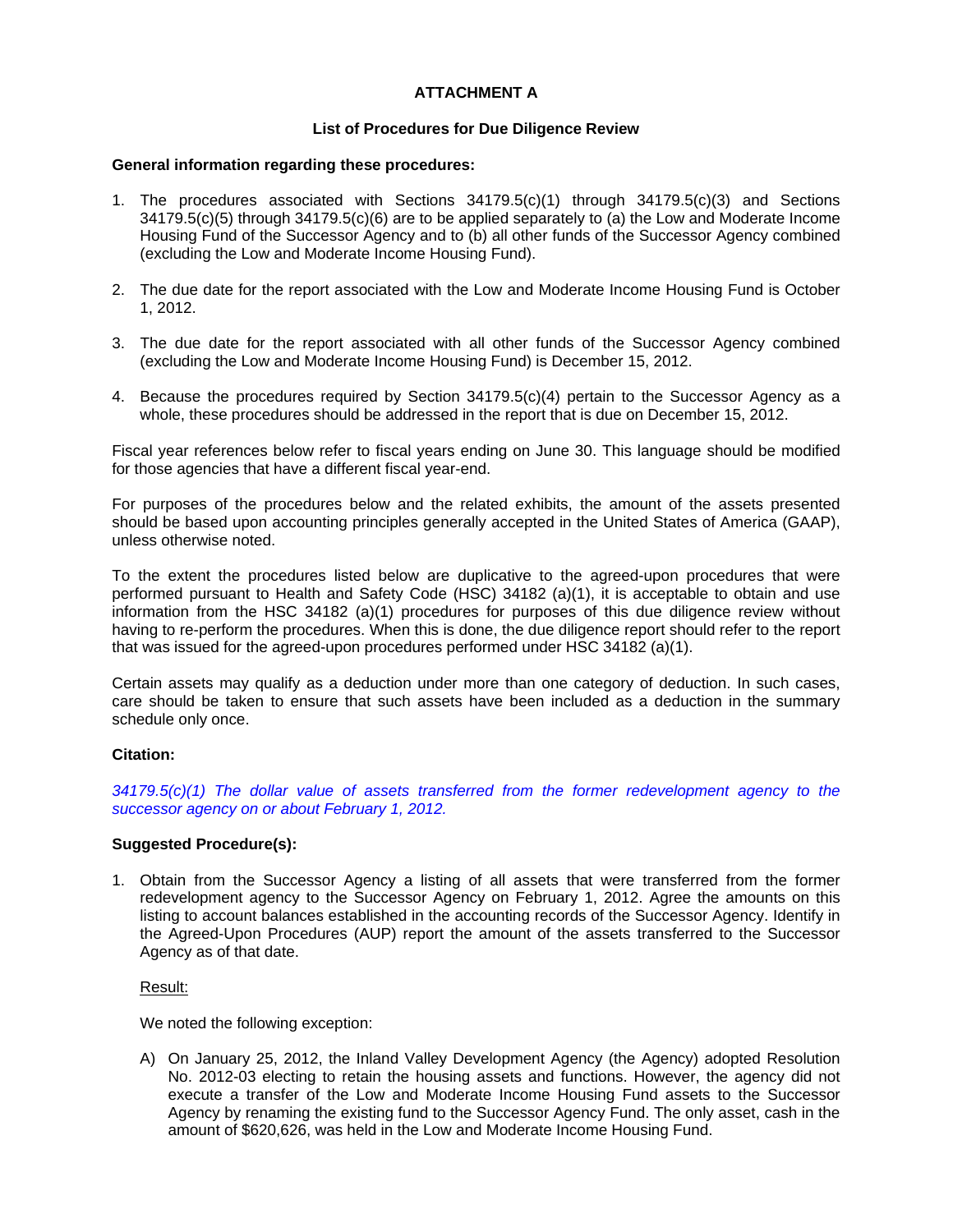*Purpose: To review the dollar value of assets and cash and cash equivalents transferred after January 1, 2011, through June 30, 2012, by the redevelopment agency or the successor agency to the city, county, or city and county that formed the redevelopment agency and the purpose of each transfer. The review shall provide documentation of any enforceable obligation that required the transfer (Section 34179.5(c)(2).* 

### **Suggested Procedure(s):**

- 2. If the State Controller's Office has completed its review of transfers required under both Sections 34167.5 and 34178.8 and issued its report regarding such review, attach a copy of that report as an exhibit to the AUP report. If this has not yet occurred, perform the following procedures:
	- A) Obtain a listing prepared by the Successor Agency of transfers (excluding payments for goods and services) from the former redevelopment agency to the city, county, or city and county that formed the redevelopment agency for the period from January 1, 2011, through January 31, 2012. For each transfer, the Successor Agency should describe the purpose of the transfer and describe in what sense the transfer was required by one of the Agency's enforceable obligations or other legal requirements. Provide this listing as an attachment to the AUP report.
	- B) Obtain a listing prepared by the Successor Agency of transfers (excluding payments for goods and services) from the Successor Agency to the city, county, or city and county that formed the redevelopment agency for the period from February 1, 2012, through June 30, 2012. For each transfer, the Successor Agency should describe the purpose of the transfer and describe in what sense the transfer was required by one of the Agency's enforceable obligations or other legal requirements. Provide this listing as an attachment to the AUP report.
	- C) For each transfer, obtain the legal document that formed the basis for the enforceable obligation that required any transfer. Note in the AUP report the absence of any such legal document or the absence of language in the document that required the transfer.

### Result:

We found no exceptions as a result of the procedures performed. Please see Listing of transfers in Attachment B.

*Purpose: To review the dollar value of any cash or cash equivalents transferred after January 1, 2011, through June 30, 2012, by the redevelopment agency or the successor agency to any other public agency or private party and the purpose of each transfer. The review shall provide documentation of any enforceable obligation that required the transfer (Section 34179.5(c)(3)).* 

### **Suggested Procedure(s):**

- 3. If the State Controller's Office has completed its review of transfers required under both Sections 34167.5 and 34178.8 and issued its report regarding such review, attach a copy of that report as an exhibit to the AUP report. If this has not yet occurred, perform the following procedures:
	- A) Obtain a listing prepared by the Successor Agency of transfers (excluding payments for goods and services) from the former redevelopment agency to any other public agency or to private parties for the period from January 1, 2011, through January 31, 2012. For each transfer, the Successor Agency should describe the purpose of the transfer and describe in what sense the transfer was required by one of the Agency's enforceable obligations or other legal requirements. Provide this listing as an attachment to the AUP report.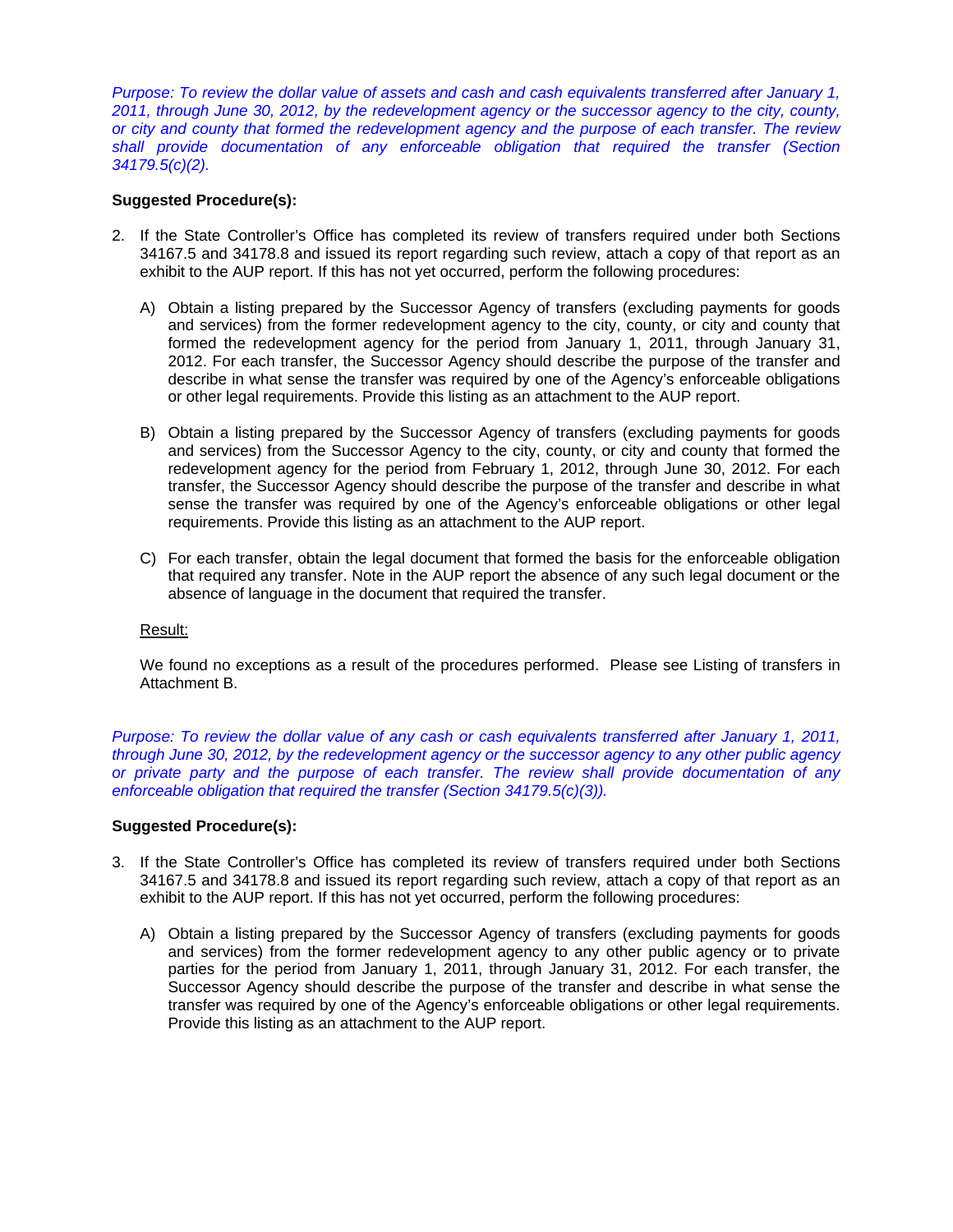- B) Obtain a listing prepared by the Successor Agency of transfers (excluding payments for goods and services) from the Successor Agency to any other public agency or private parties for the period from February 1, 2012, through June 30, 2012. For each transfer, the Successor Agency should describe the purpose of the transfer and describe in what sense the transfer was required by one of the Agency's enforceable obligations or other legal requirements. Provide this listing as an attachment to the AUP report.
- C) For each transfer, obtain the legal document that formed the basis for the enforceable obligation that required any transfer. Note in the AUP report the absence of any such legal document or the absence of language in the document that required the transfer.

### Result:

We found no exceptions as a result of the procedures performed.

*Purpose: The review the expenditure and revenue accounting information and identify transfers and funding sources for the 2010–11 and 2011–12 fiscal years that reconciles balances, assets, and liabilities of the successor agency on June 30, 2012, to those reported to the Controller for the 2009–10 fiscal year (Section 34179.5(c)(4).* 

### **Suggested Procedure(s):**

- 4. Perform the following procedures:
	- A) Obtain from the Successor Agency a summary of the financial transactions of the Redevelopment Agency and the Successor Agency in the format set forth in the attached schedule for the fiscal periods indicated in the schedule. For purposes of this summary, the financial transactions should be presented using the modified accrual basis of accounting. End of year balances for capital assets (in total) and long-term debt (in total) should be presented at the bottom of this summary schedule for information purposes.
	- B) Ascertain that for each period presented, the total of revenues, expenditures, and transfers accounts fully for the changes in equity from the previous fiscal period.
	- C) Compare amounts in the schedule relevant to the fiscal year ending June 30, 2010, to the state controller's report filed for the Redevelopment Agency for that period.
	- D) Compare amounts in the schedule for the other fiscal periods presented to account balances in the accounting records or other supporting schedules. Describe in the report the type of support provided for each fiscal period.

### Result:

Please see Attachment C for the summary of financial transactions of Low and Moderate Income Housing Fund. We agreed the schedule for each of the fiscal periods to audited financial statements or to the Agency's detail general ledger without exception.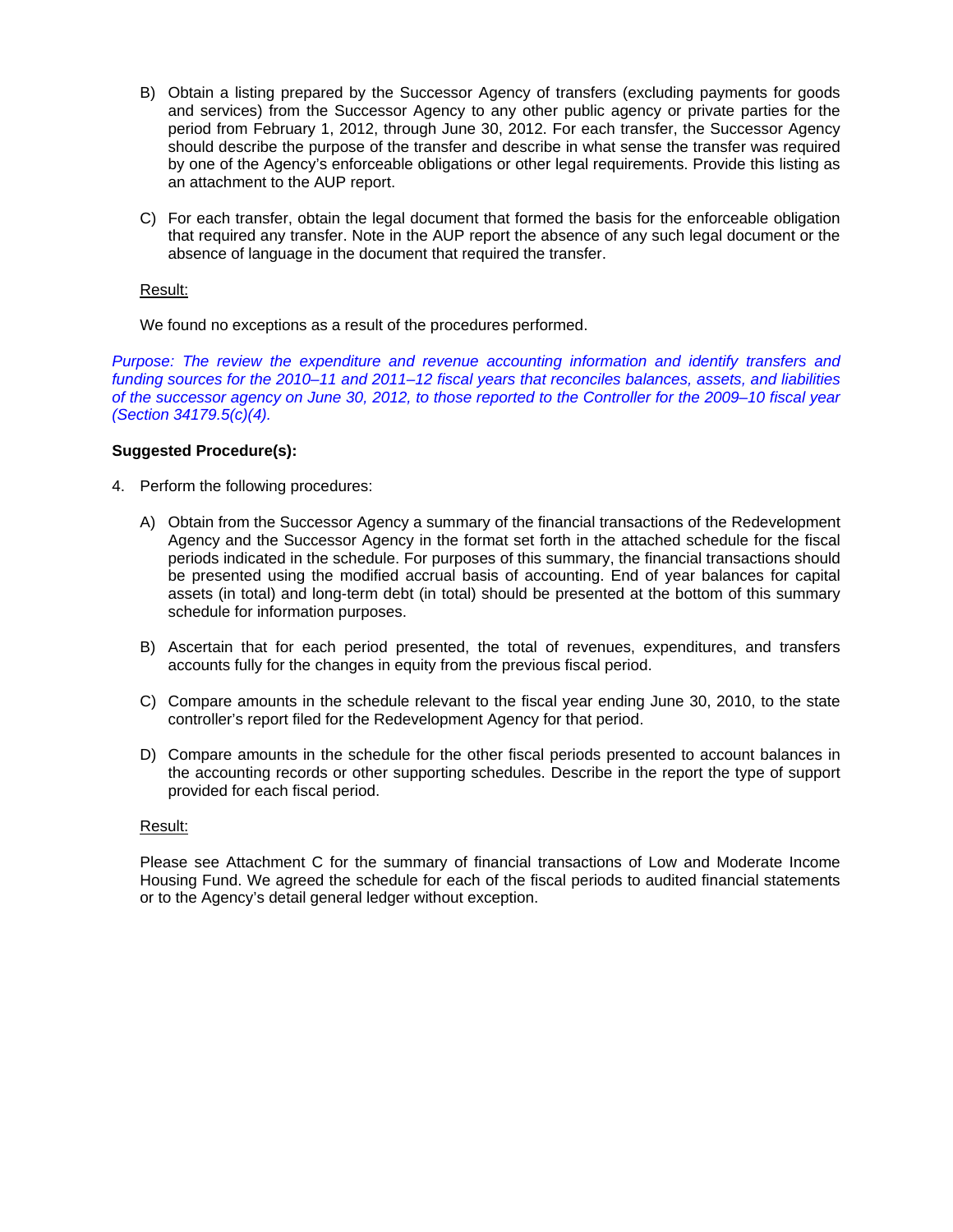*Section 34179.5(c)(5) A separate accounting for the balance for the Low and Moderate Income Housing Fund for all other funds and accounts combined shall be made as follows:* 

*(A) A statement of the total value of each fund as of June 30, 2012.* 

### **Suggested Procedure(s):**

5. Obtain from the Successor Agency a listing of all assets of the Low and Moderate Income Housing Fund as of June 30, 2012, for the report that is due October 1, 2012, and a listing of the assets of all other funds of the Successor Agency as of June 30, 2012 (excluding the previously reported assets of the Low and Moderate Income Housing Fund) for the report that is due December 15, 2012. When this procedure is applied to the Low and Moderate Income Housing Fund, the schedule attached as an exhibit will include only those assets of the Low and Moderate Income Housing Fund that were held by the Successor Agency as of June 30, 2012, and will exclude all assets held by the entity that assumed the housing function previously performed by the former redevelopment agency. Agree the assets so listed to recorded balances reflected in the accounting records of the Successor Agency. The listings should be attached as an exhibit to the appropriate AUP report.

### Result:

We found no exceptions as a result of the procedures performed for the Low and Moderate Income Housing Fund. Please see Attachment D for detail.

*Section 34179.5(c)(5)(B) An itemized statement listing any amounts that are legally restricted as to purpose and cannot be provided to taxing entities. This could include the proceeds of any bonds, grant funds, or funds provided by other governmental entities that place conditions on their use.* 

### **Suggested Procedure(s):**

- 6. Obtain from the Successor Agency a listing of asset balances held on June 30, 2012, that are restricted for the following purposes:
	- A) Unspent bond proceeds:
		- 1. Obtain the Successor Agency's computation of the restricted balances (e.g., total proceeds less eligible project expenditures, amounts set aside for debt service payments, etc.)
		- 2. Trace individual components of this computation to related account balances in the accounting records, or to other supporting documentation (specify in the AUP report a description of such documentation).
		- 3. Obtain from the Successor Agency a copy of the legal document that sets forth the restriction pertaining to these balances. Note in the AUP report the absence of language restricting the use of the balances that were identified by the Successor Agency as restricted.
	- B) Grant proceeds and program income that are restricted by third parties:
		- 1. Obtain Successor Agency's computation of the restricted balances (e.g., total proceeds less eligible project expenditures).
		- 2. Trace individual components of this computation to related account balances in the accounting records, or to other supporting documentation (specify in the AUP report a description of such documentation).
		- 3. Obtain from the Successor Agency a copy of the grant agreement that sets forth the restriction pertaining to these balances. Note in the AUP report the absence of language restricting the use of the balances that were identified by the Successor Agency as restricted.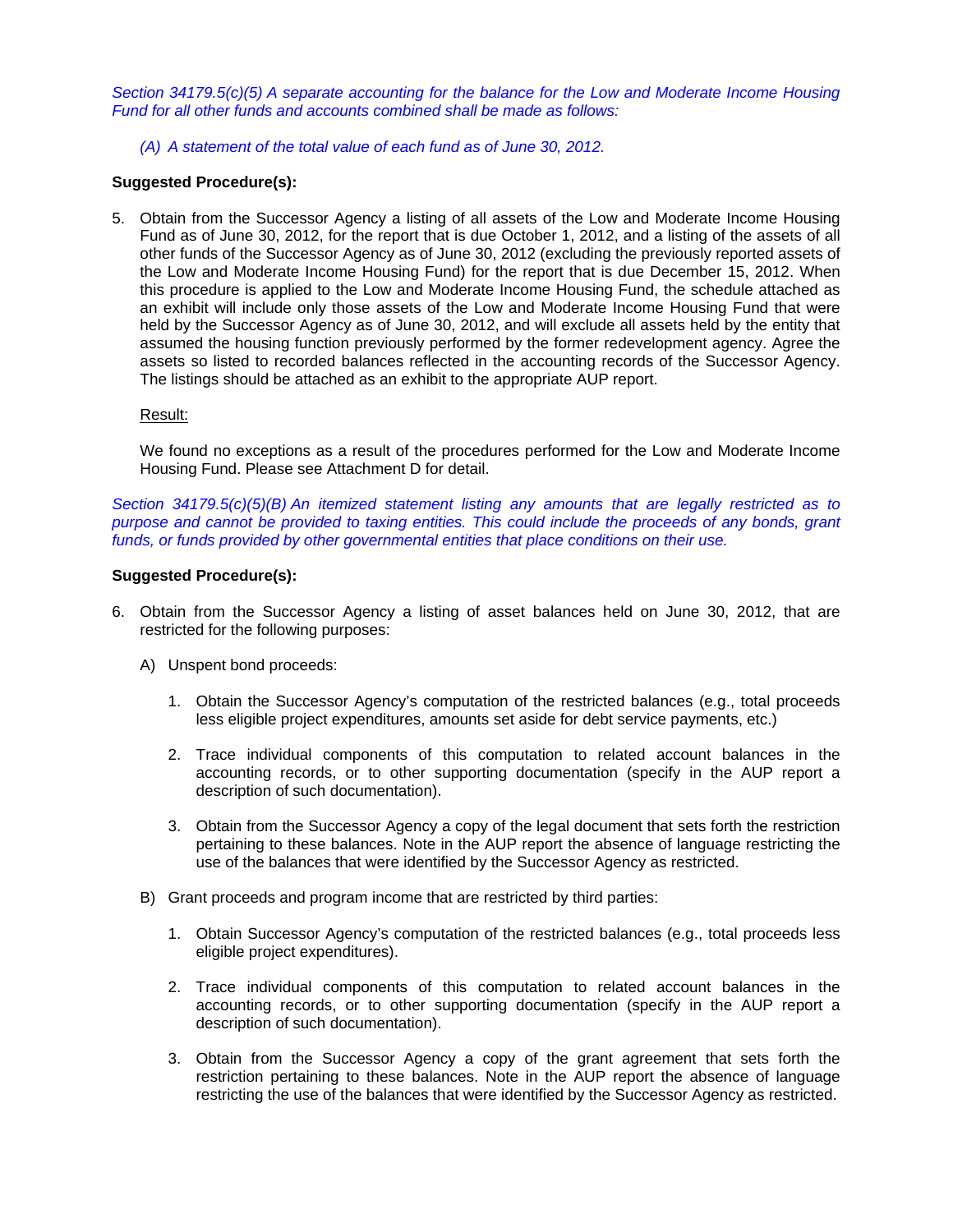- C) Other assets considered to be legally restricted:
	- 1. Obtain Successor Agency's computation of the restricted balances (e.g., total proceeds less eligible project expenditures).
	- 2. Trace individual components of this computation to related account balances in the accounting records, or to other supporting documentation (specify in the AUP report a description of such documentation).
	- 3. Obtain from the Successor Agency a copy of the legal document that sets forth the restriction pertaining to these balances. Note in the AUP report the absence of language restricting the use of the balances that were identified by Successor the Agency as restricted.
- D) Attach the above mentioned Successor Agency prepared schedule(s) as an exhibit to the AUP report.

### Result:

These procedures are not applicable for the Agency's Low and Moderate Income Housing Fund since there are no assets that are restricted as described above for the Agency's Low and Moderate Income Housing Fund on June 30, 2012. Please see Attachment D for detail.

*Section 34179.5(c)(5)(C) An itemized statement of the values of any assets that are not cash or cash equivalents. This may include physical assets, land, records, and equipment. For the purpose of this accounting, physical assets may be valued at purchase cost or at any recently estimated market value. The statement shall list separately housing-related assets.* 

### **Suggested Procedure(s):**

- 7. Perform the following procedures:
	- A) Obtain from the Successor Agency a listing of assets as of June 30, 2012, that are **not** liquid or otherwise available for distribution (such as capital assets, land held for resale, long-term receivables, etc.) and ascertain if the values are listed at either purchase cost (based on book value reflected in the accounting records of the Successor Agency) or market value as recently estimated by the Successor Agency.
	- B) If the assets listed at 7(A) are listed at purchase cost, trace the amounts to a previously audited financial statement (or to the accounting records of the Successor Agency) and note any differences.
	- C) For any differences noted in 7(B), inspect evidence of disposal of the asset and ascertain that the proceeds were deposited into the Successor Agency trust fund. If the differences are due to additions (this generally is not expected to occur), inspect the supporting documentation and note the circumstances.
	- D) If the assets listed at 7(A) are listed at recently estimated market value, inspect the evidence (if any) supporting the value and note the methodology used. If no evidence is available to support the value and\or methodology, note the lack of evidence.

### Result:

These procedures are not applicable for the Agency's Low and Moderate Income Housing Fund since there are no assets that are not liquid for the Agency's Low and Moderate Income Housing Fund on June 30, 2012. The only asset for the Agency's Low and Moderate Income Housing Fund on June 30, 2012, is cash. Please see Attachment D for detail.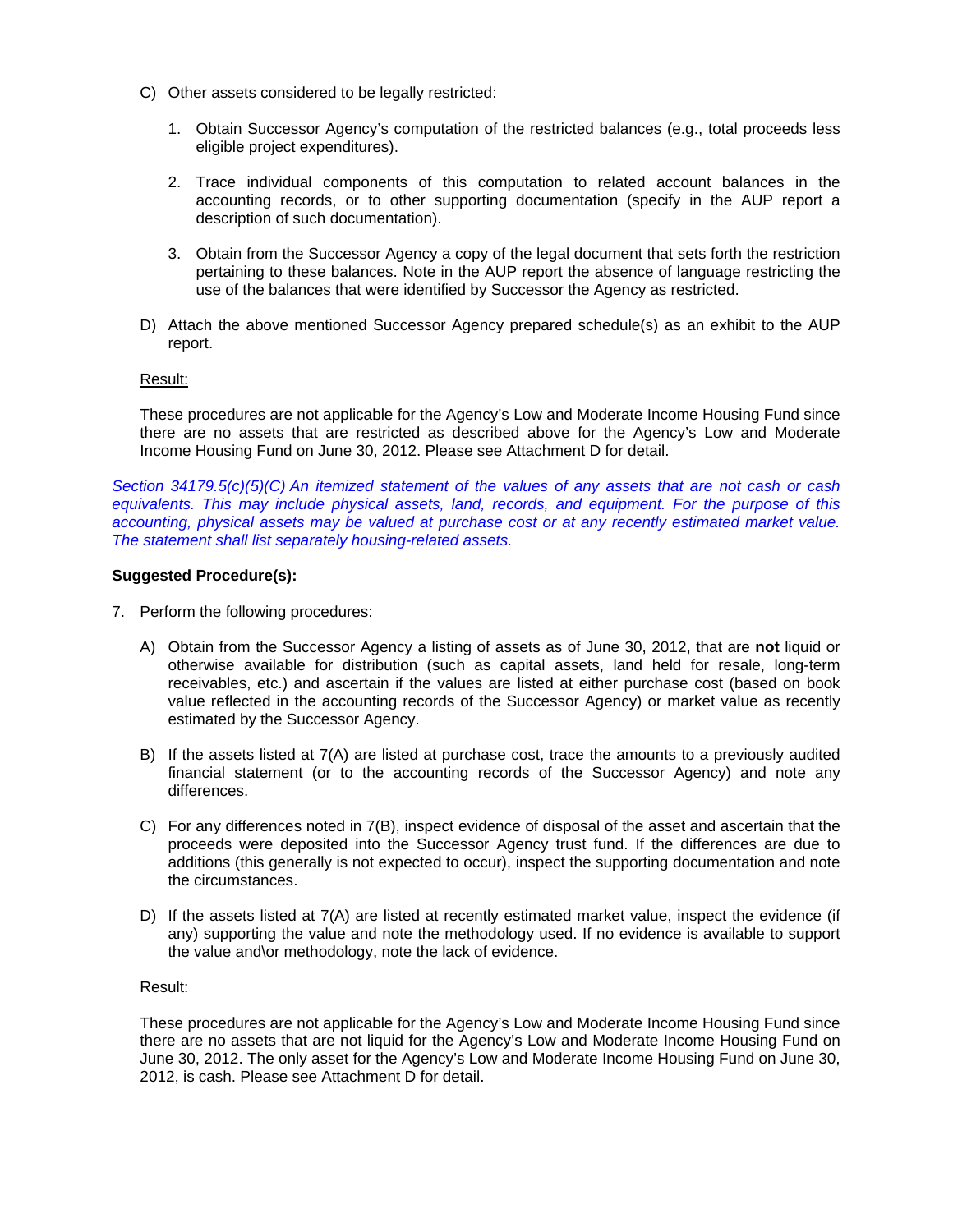*Section 34179.5(c)(5)(D) An itemized listing of any current balances that are legally or contractually*  dedicated or restricted for the funding of an enforceable obligation that identifies the nature of the *dedication or restriction and the specific enforceable obligation. In addition, the successor agency shall provide a listing of all approved enforceable obligations that includes a projection of annual spending requirements to satisfy each obligation and a projection of annual revenues available to fund those requirements. If a review finds that future revenues together with dedicated or restricted balances are insufficient to fund future obligations and thus retention of current balances is required, it shall identify the amount of current balances necessary for retention. The review shall also detail the projected property tax revenues and other general purpose revenues to be received by the successor agency, together with both the amount and timing of the bond debt service payments of the successor agency, for the period in which the oversight board anticipates the successor agency will have insufficient property tax revenue to pay the specified obligations.* 

### **Suggested Procedure(s):**

- 8. Perform the following procedures:
	- A) If the Successor Agency believes that asset balances need to be retained to satisfy enforceable obligations, obtain from the Successor Agency an itemized schedule of asset balances (resources) as of June 30, 2012, that are dedicated or restricted for the funding of enforceable obligations and perform the following procedures. The schedule should identify the amount dedicated or restricted, the nature of the dedication or restriction, the specific enforceable obligation to which the dedication or restriction relates, and the language in the legal document that is associated with the enforceable obligation that specifies the dedication of existing asset balances toward payment of that obligation.
		- a. Compare all information on the schedule to the legal documents that form the basis for the dedication or restriction of the resource balance in question.
		- b. Compare all current balances to the amounts reported in the accounting records of the Successor Agency or to an alternative computation.
		- c. Compare the specified enforceable obligations to those that were included in the final Recognized Obligation Payment Schedule approved by the California Department of Finance.
		- d. Attach as an exhibit to the report the listing obtained from the Successor Agency. Identify in the report any listed balances for which the Successor Agency was unable to provide appropriate restricting language in the legal document associated with the enforceable obligation.
	- B) If the Successor Agency believes that future revenues together with balances dedicated or restricted to an enforceable obligation are insufficient to fund future obligation payments and thus retention of current balances is required, obtain from the Successor Agency a schedule of approved enforceable obligations that includes a projection of the annual spending requirements to satisfy each obligation and a projection of the annual revenues available to fund those requirements and perform the following procedures:
		- a. Compare the enforceable obligations to those that were approved by the California Department of Finance. Procedures to accomplish this may include reviewing the letter from the California Department of Finance approving the Recognized Enforceable Obligation Payment Schedules for the six month period from January 1, 2012, through June 30, 2012, and for the six month period July 1, 2012, through December 31, 2012.
		- b. Compare the forecasted annual spending requirements to the legal document supporting each enforceable obligation.
			- i. Obtain from the Successor Agency its assumptions relating to the forecasted annual spending requirements and disclose in the report major assumptions associated with the projections.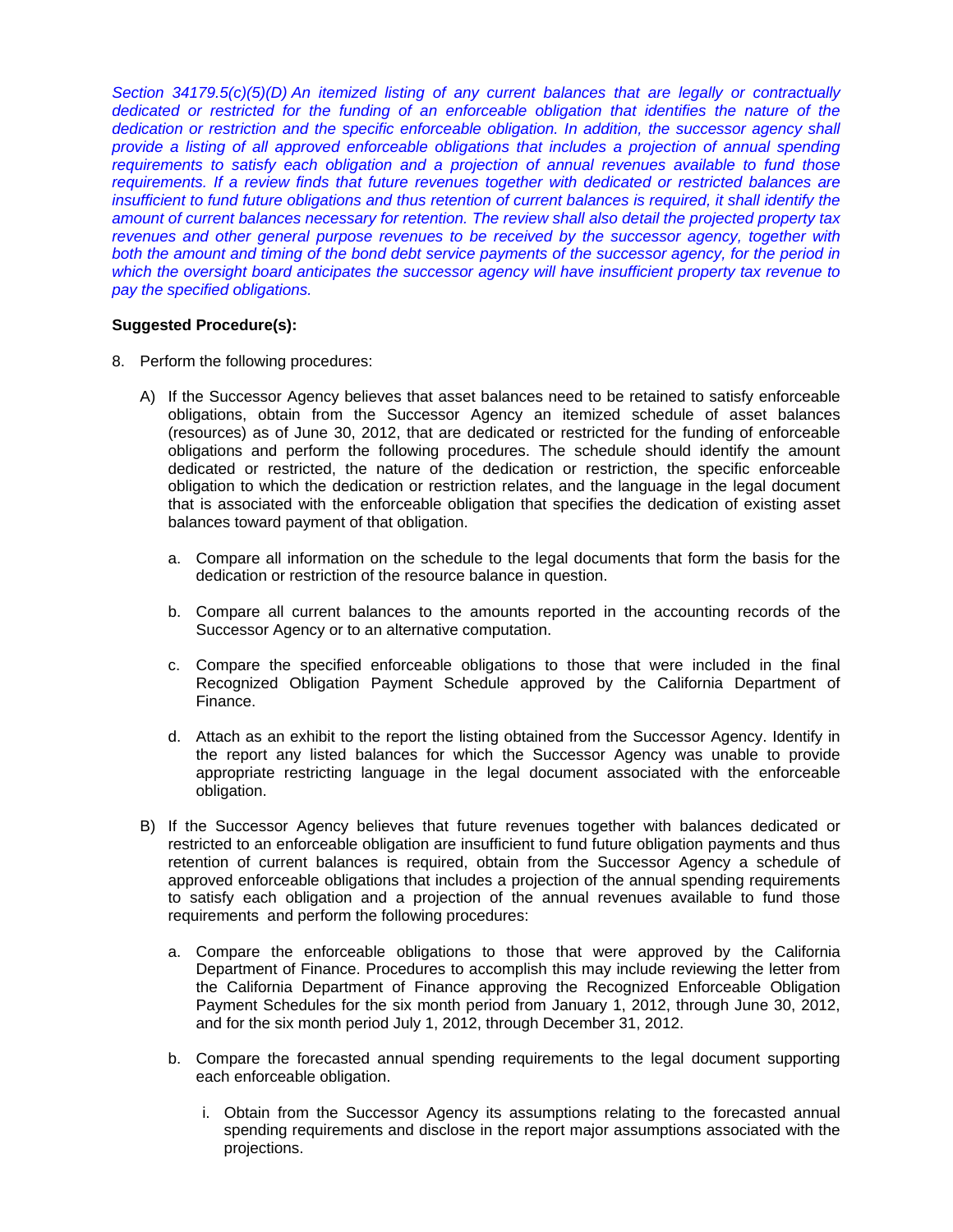- c. For the forecasted annual revenues:
	- i. Obtain the assumptions for the forecasted annual revenues and disclose in the report major assumptions associated with the projections.
- C) If the Successor Agency believes that projected property tax revenues and other general purpose revenues to be received by the Successor Agency are insufficient to pay bond debt service payments (considering both the timing and amount of the related cash flows), obtain from the Successor Agency a schedule demonstrating this insufficiency and apply the following procedures to the information reflected in that schedule.
	- a. Compare the timing and amounts of bond debt service payments to the related bond debt service schedules in the bond agreement.
	- b. Obtain the assumptions for the forecasted property tax revenues and disclose major assumptions associated with the projections.
	- c. Obtain the assumptions for the forecasted other general purpose revenues and disclose major assumptions associated with the projections.
- D) If procedures, A, B, or C were performed, calculate the amount of current unrestricted balances necessary for retention in order to meet the enforceable obligations by performing the following procedures.
	- a. Combine the amount of identified current dedicated or restricted balances and the amount of forecasted annual revenues to arrive at the amount of total resources available to fund enforceable obligations.
	- b. Reduce the amount of total resources available by the amount forecasted for the annual spending requirements. A negative result indicates the amount of current unrestricted balances that needs to be retained.
	- c. Include the calculation in the AUP report

### Result:

These procedures are not applicable for the Agency's Low and Moderate Income Housing Fund. Please see Attachment D for detail.

*Section 34179.5(c)(5)(E) An itemized list and analysis of any amounts of current balances that are needed to satisfy obligations that will be placed on the Recognized Obligation Payment Schedules for the current fiscal year.* 

### **Suggested Procedure(s):**

9. If the Successor Agency believes that cash balances as of June 30, 2012, need to be retained to satisfy obligations on the Recognized Obligation Payment Schedule (ROPS) for the period of July 1, 2012, through June 30, 2013, obtain a copy of the final ROPS for the period of July 1, 2012, through December 31, 2012, and a copy of the final ROPS for the period January 1, 2013, through June 30, 2013. For each obligation listed on the ROPS, the Successor Agency should add columns identifying (1) any dollar amounts of existing cash that are needed to satisfy that obligation and (2) the Successor Agency's explanation as to why the Successor Agency believes that such balances are needed to satisfy the obligation. Include this schedule as an attachment to the AUP report.

#### Result:

These procedures are not applicable for the Agency's Low and Moderate Income Housing Fund. Please see Attachment D for detail.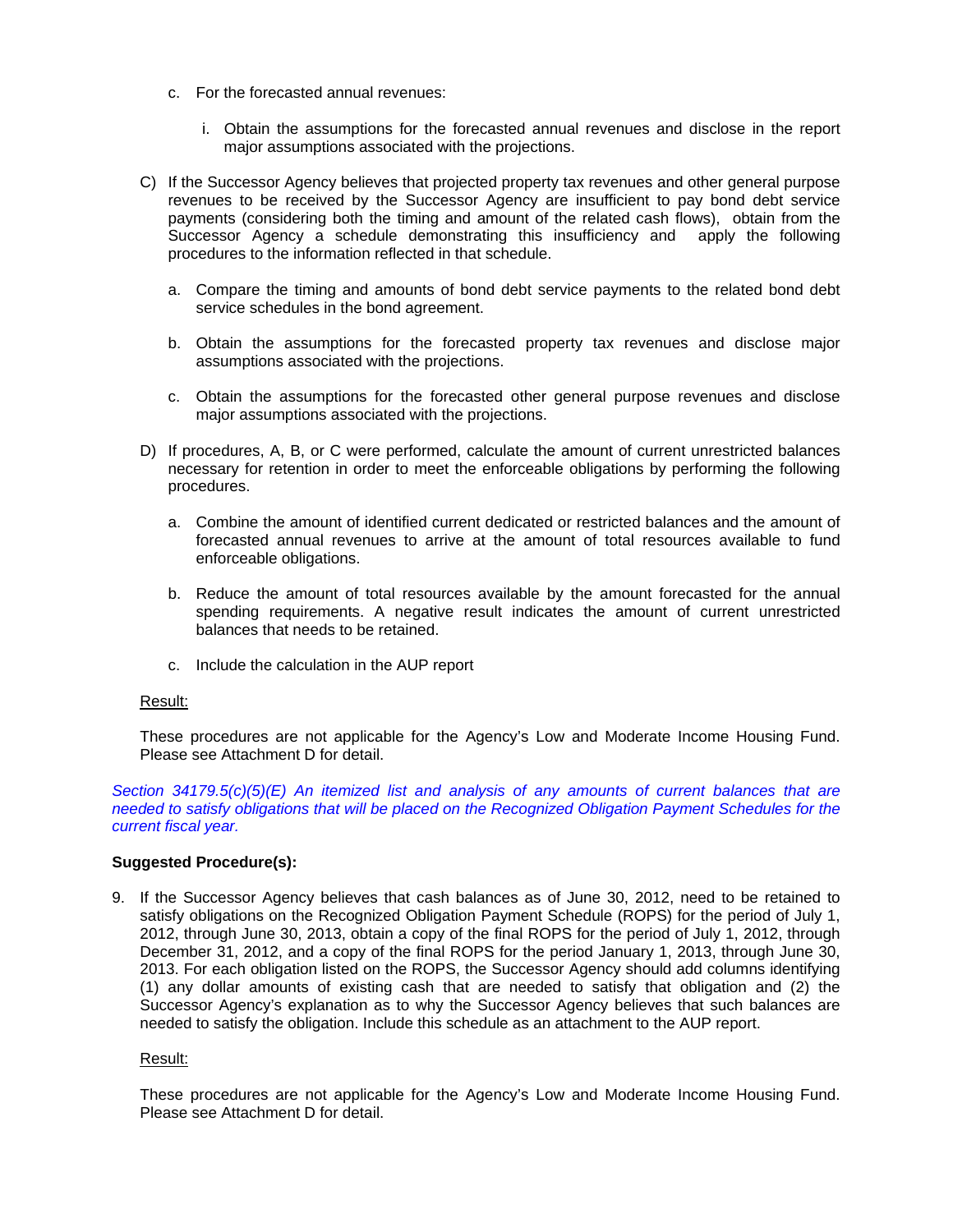*Purpose: The review shall total the net balances available after deducting the total amounts described in subparagraphs (B) to (E), inclusive, of paragraph (5). The review shall add any amounts that were transferred as identified in paragraphs (2) and (3) of subdivision (c) if an enforceable obligation to make that transfer did not exist. The resulting sum shall be available for allocation to affected taxing entities pursuant to Section 34179.6. It shall be a rebuttable presumption that cash and cash equivalent balances available to the successor agency are available and sufficient to disburse the amount determined in this paragraph to taxing entities. If the review finds that there are insufficient cash balances to transfer or that cash or cash equivalents are specifically obligated to the purposes described in subparagraphs (B), (D), and (E) of paragraph (5) in such amounts that there is insufficient cash to provide the full amount determined pursuant to this paragraph, that amount shall be demonstrated in an additional itemized schedule (Section34179.5(c)(6).* 

# **Suggested Procedure(s):**

10. Obtain a schedule detailing the computation of the Balance Available for Allocation to Affected Taxing Entities. Amounts included in the calculation should agree to the results of the procedures performed in each section above. The schedule should also include a deduction to recognize amounts already paid to the San Bernardino County Auditor-Controller on July 12, 2012, as directed by the California Department of Finance. The amount of this deduction presented should be agreed to evidence of payment. The attached summary schedule (Attachment C) to be considered for this purpose. Separate schedules should be completed for the Low and Moderate Income Housing Fund and for all other funds combined (excluding the Low and Moderate Income Housing Fund).

Result:

We found no exceptions as a result of the procedures performed for the Low and Moderate Income Housing Fund. Please see Attachment D for detail.

### **Suggested Procedure(s):**

11. Obtain a representation letter from Successor Agency management acknowledging their responsibility for the data provided to the practitioner and the data presented in the report or in any attachments to the report. Included in the representations should be an acknowledgment that management is not aware of any transfers (as defined by Section 34179.5) from either the former redevelopment agency or the Successor Agency to other parties for the period from January 1, 2011, through June 30, 2012, that have not been properly identified in the AUP report and its related exhibits. Management's refusal to sign the representation letter should be noted in the AUP report as required by attestation standards.

### Result:

We received the representation letter, which included all required information, on September 18, 2012.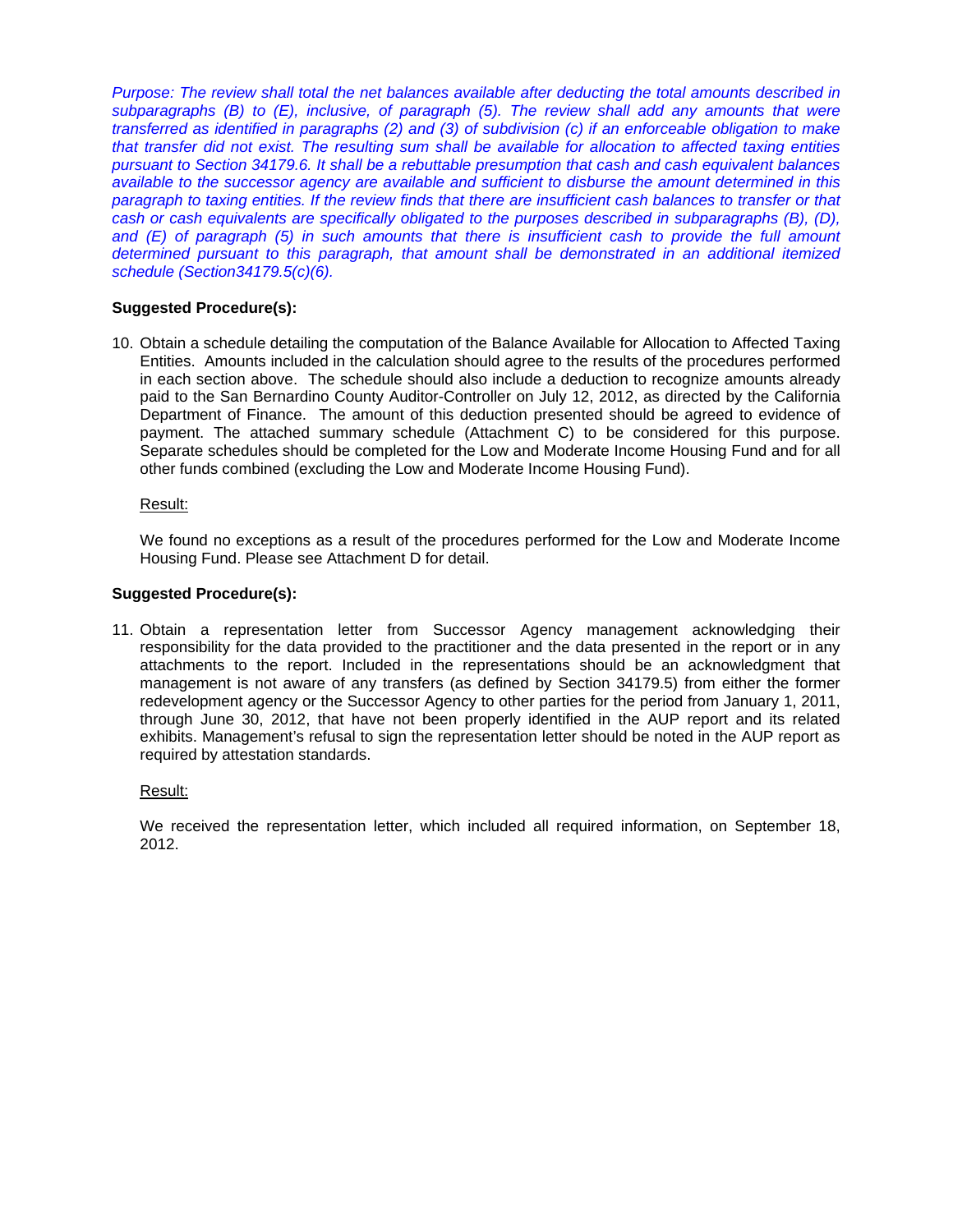### **Attachment B—Listing of Transfers to Other Parties**

Inland Valley Development Agency Lising of Transfer from Low and Moderate Income Housing Funds to Other Parties

## **All the Transfers below are for the 20% Low and Moderate Income Housing Fund set aside based on Health and Safety Code Section 33334.2.**

Jan. 1, 2011, through Jan. 31, 2012

| 2/1/2011                          | 23388 City of Colton                | \$<br>124,878.46   |
|-----------------------------------|-------------------------------------|--------------------|
| 9/1/2011                          | 24075 City of San Bernardino EDA    | 4,336,290.74       |
| 10/1/2011                         | 24112 City of San Bernardino EDA    | 2,594,368.13       |
|                                   |                                     |                    |
|                                   |                                     | \$<br>7,055,537.33 |
|                                   |                                     |                    |
| Feb 1 2012, through June 30, 2012 |                                     |                    |
| 6/15/2012                         | 24857 City of Colton                | \$<br>70,088.24    |
| 6/15/2012                         | 24860 County of San Bernardino RDA* | 1,928,895.71       |
| 6/15/2012                         | 24864 City of Loma Linda            | 175, 181.21        |
|                                   |                                     | \$<br>2,174,165.16 |
|                                   |                                     |                    |
| <b>Grand Total</b>                |                                     | \$<br>9,229,702.49 |

\* Check No. 24860 was made payable to the County of San Bernardino RDA; however, as of June 15, 2012, such entity was no longer in existence. Therefore, the County of San Bernardino advised that the funds were deposited with the County of San Bernardino pursuant to the IVDA Joint Powers Authority Agreement.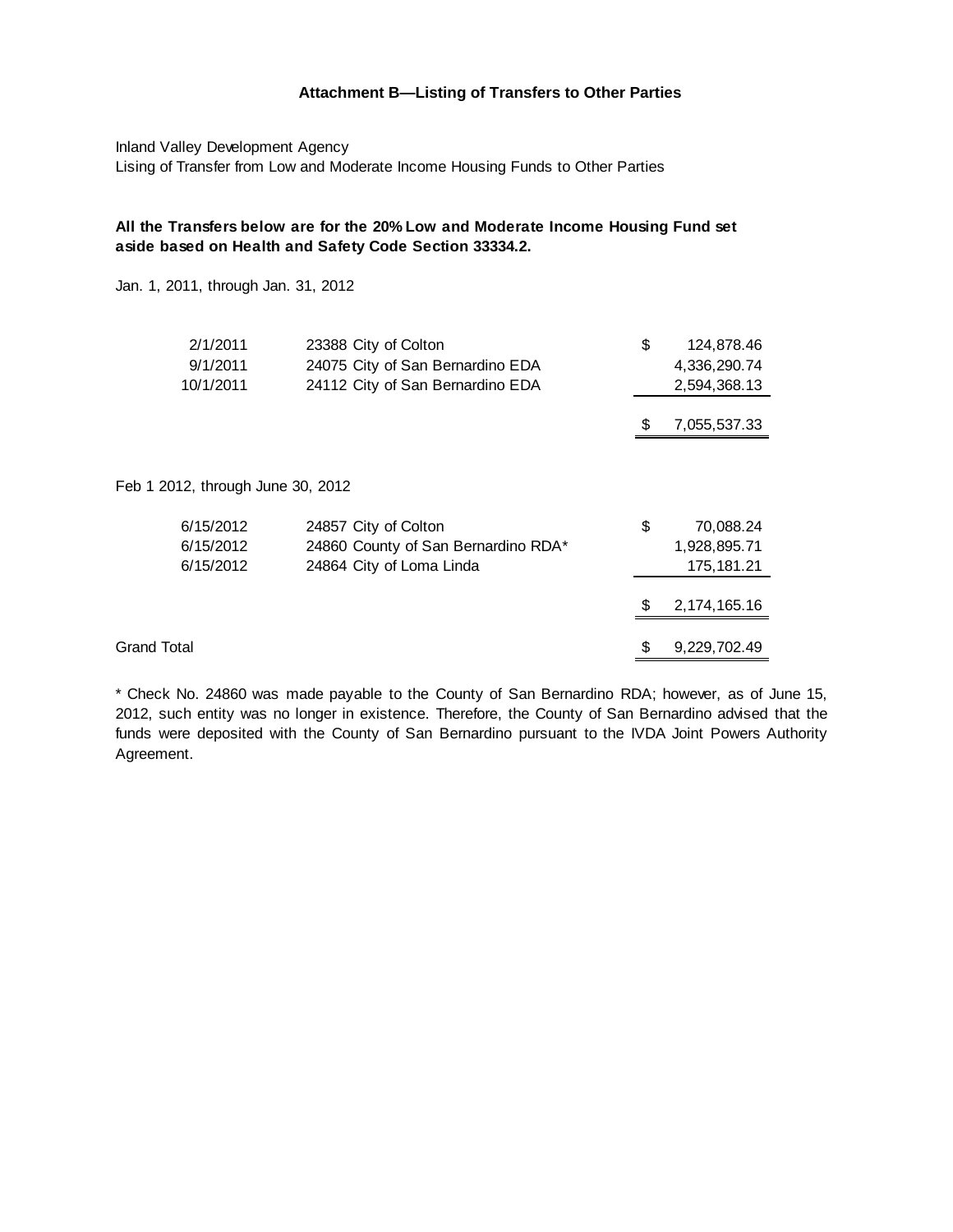# **Attachment C—Summary of Financial Transactions**

Inland Valley Development Agency Low and Moderate Income Houlsing Funds

|                                                                                                    | Low & Mod Income<br><b>Housing Fund</b><br>12 Months Ended<br>6/30/2010 | Low & Mod Income<br>Housing Fund<br>12 Months Ended<br>6/30/2011 | Low & Mod Income<br>Housing Fund<br>7 Months Ended<br>1/31/2012 | Low & Mod Income<br>Housing Fund<br>5 Months Ended<br>6/30/2012 |
|----------------------------------------------------------------------------------------------------|-------------------------------------------------------------------------|------------------------------------------------------------------|-----------------------------------------------------------------|-----------------------------------------------------------------|
| Assets (modified accrual basis)<br>Cash<br>Property Taxes Receivable<br>Due From Other Governments | \$<br>8,081,118<br>10,752                                               | \$<br>9,716,550<br>8,900                                         | \$<br>2,794,791                                                 | \$<br>620,626                                                   |
| <b>Total Assets</b>                                                                                | 8,091,870                                                               | 9,725,450                                                        | 2,794,791                                                       | 620,626                                                         |
| Liabilities (modified accrual basis)                                                               |                                                                         |                                                                  |                                                                 |                                                                 |
| <b>Total Liabilities</b>                                                                           |                                                                         |                                                                  |                                                                 |                                                                 |
| <b>Equity</b>                                                                                      | 8,091,870                                                               | 9,725,450                                                        | 2,794,791                                                       | 620,626                                                         |
| <b>Total Liabilities and Equity</b>                                                                | 8,091,870                                                               | 9,725,450                                                        | 2,794,791                                                       | 620,626                                                         |
| <b>Total Revenues</b>                                                                              | 7,664,872                                                               | 6,218,246                                                        |                                                                 |                                                                 |
| <b>Total Expenditures</b>                                                                          | 40,154                                                                  | 19,000                                                           |                                                                 |                                                                 |
| <b>Total Transfers</b>                                                                             | 8,244,130                                                               | 3,259,572                                                        | 6,930,659                                                       | 2,174,165                                                       |
| <b>Prior Period Adjustment</b>                                                                     |                                                                         | (1,306,094)                                                      |                                                                 |                                                                 |
| Net change in equity                                                                               | (619, 412)                                                              | 1,633,580                                                        | (6,930,659)                                                     | (2, 174, 165)                                                   |
| <b>Beginning Equity</b>                                                                            | 8,711,282                                                               | 8,091,870                                                        | 9,725,450                                                       | 2,794,791                                                       |
| <b>Ending Equity</b>                                                                               | 8,091,870<br>\$                                                         | \$<br>9,725,450                                                  | \$<br>2,794,791                                                 | \$<br>620,626                                                   |

**Other Information (show year-end balances for all three years presented):**

| Capital assets as of end of year | N/A | N/A | N/A | N/A |
|----------------------------------|-----|-----|-----|-----|
| Long-term debt as of end of year | N/A | N/A | N/A | N/A |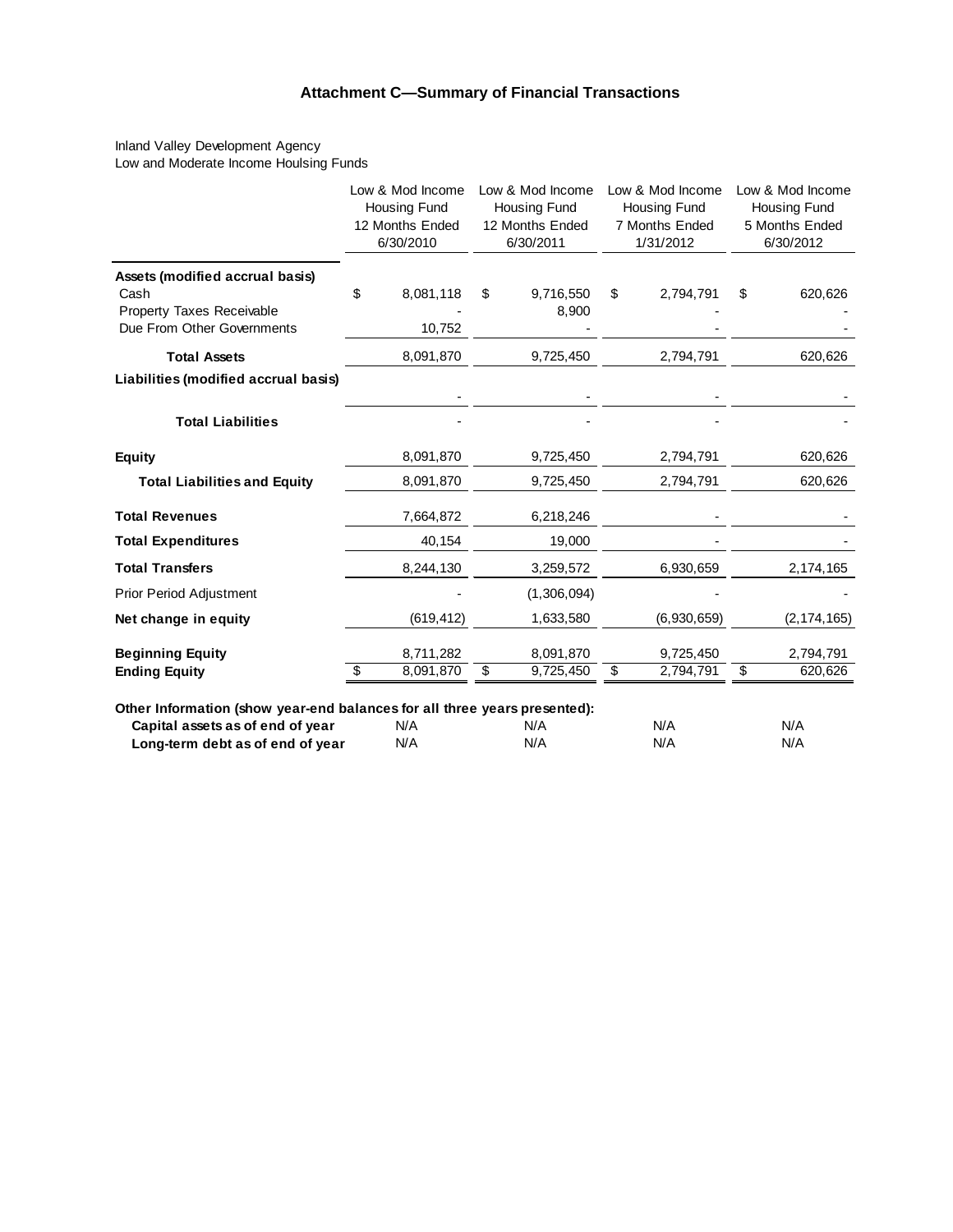### **Attachment D—List of Assets**

Successor Agency to the Inland Valley Development Agency Low and Moderate Income Housing Fund

#### **SUMMARY OF BALANCES AVAILABLE FOR ALLOCATION TO AFFECTED TAXING ENTITIES**

| Total amount of assets held by the successor agency as of June 30, 2012 (procedure 5)                                                                                                                                                          | \$ 620,626 |
|------------------------------------------------------------------------------------------------------------------------------------------------------------------------------------------------------------------------------------------------|------------|
| Add the amount of any assets transferred to the city or other parties for which an enforceable<br>obligation with a third party requiring such transfer and obligating the use<br>of the transferred assets did not exist (procedures 2 and 3) |            |
| Less assets legally restricted for uses specified by debt<br>covenants, grant restrictions, or restrictions imposed by other<br>governments (procedure 6)                                                                                      | (620, 626) |
| Less assets that are not cash or cash equivalents (e.g., physical assets) - (procedure 7)                                                                                                                                                      |            |
| Less balances that are legally restricted for the funding of an enforceable<br>obligation (net of projected annual revenues available to fund those obligations) - (procedure 8)                                                               |            |
| Less balances needed to satisfy ROPS for the 2012-13 fiscal year (procedure 9)                                                                                                                                                                 |            |
| Less the amount of payments made on July 12, 2012, to the County Auditor-Controller as<br>directed by the California Department of Finance                                                                                                     |            |
| Amount to be remitted to county for disbursement to taxing entities                                                                                                                                                                            |            |
| Note that separate computations are required for the Low and Moderate Income Housing Fund held by the                                                                                                                                          |            |

 *Successor Agency and for all other funds held by the Successor Agency.*

NOTES: For each line shown above, an exhibit should be attached showing the composition of the summarized amount.

 If the review finds that there are insufficient funds available to provide the full amount due, the cause of the insufficiency should be demonstrated in a separate schedule.